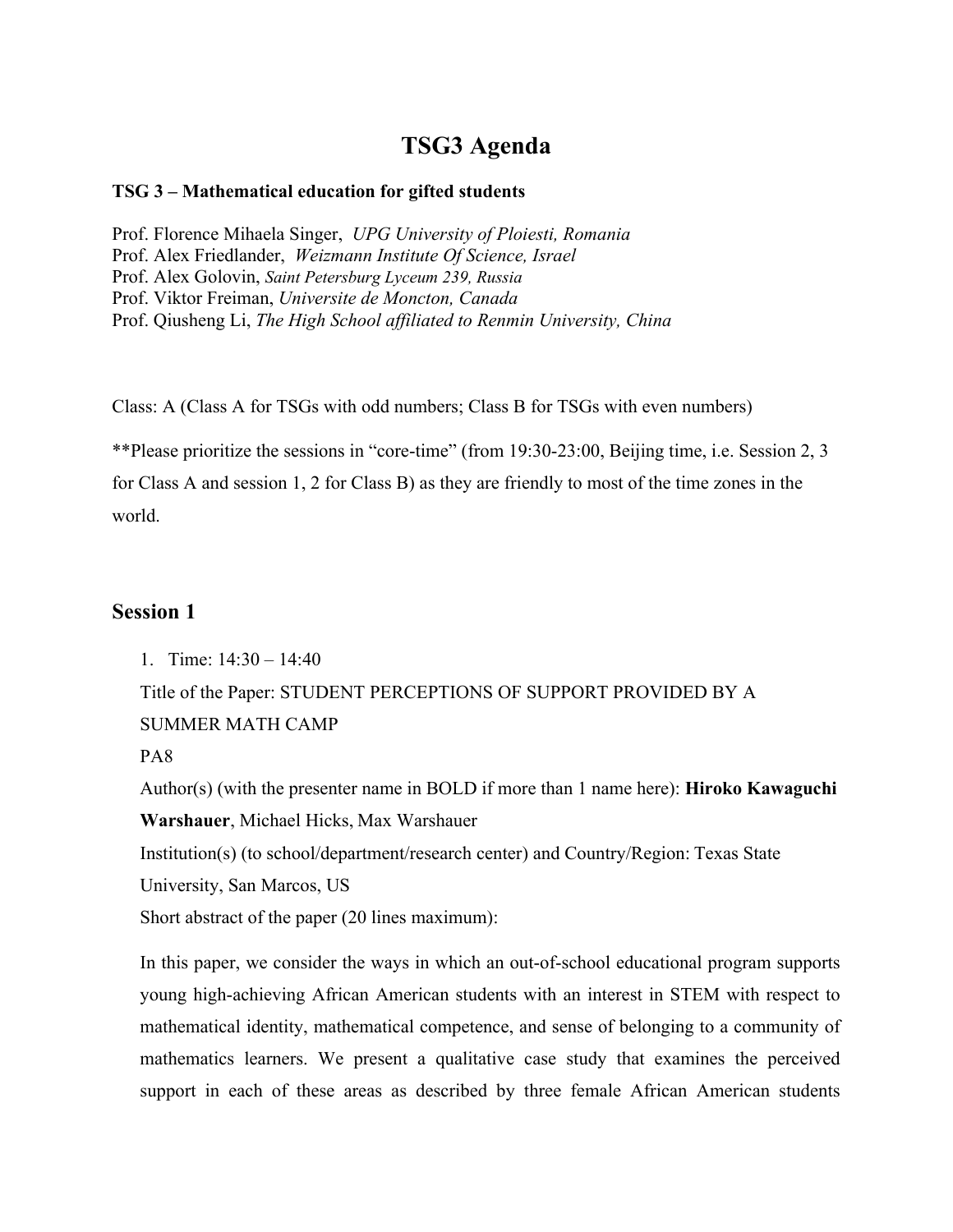enrolled in a mathematics summer camp intended for high school students interested in higher-level mathematics. A key element is the flexibility of the camp in addressing the individual needs of each student.

#### 2. Time: 14:50─15:10

# Title of the Paper: DERIVATION OF REGRESSION EQUATIONS PREDICTING JAPAN MATHEMATICAL OLYMPIAD PRELIMINARY QUALIFIERS FROM WITHIN ARBITRARY GROUPS

#### PA8

Author(s) (with the presenter name in BOLD if more than 1 name here): **Atsushi TAMURA** Institution(s) (to school/department/research center) and Country/Region: Iwate Prefectural University, Takizawa, JP Short abstract of the paper (20 lines maximum):

A greater sample of students with advanced mathematical abilities and an analysis of the characteristics found in the sample are indispensable in the development of Math for Excellence educational materials. Tamura (2018) developed a mathematical talent checklist. Using this sheet, preliminary qualifiers were identified among a group of average high school students and Mathematical Olympiad preliminary qualifiers at a true discriminant ratio of over 93%. A secondary discriminant analysis was utilized via the Mahalanobis distance, making the discriminant function an extremely complex and intricate 48-variable quadratic equation. A logistic regression analysis via a variable-increasing method was utilized in this research. Following its application to random groups, a simple, general-purpose regression equation was derived.

#### 3. Time: 15:10─15:30

Title of the Paper: HOW DO MATH STUDENTS USE INFORMAL REPRESENTATIONS? A COMPARISON BETWEEN GIFTED AND NOT GIFTED PA8

Author(s) (with the presenter name in BOLD if more than 1 name here): **Florence Mihaela Singer**, Cristian Voica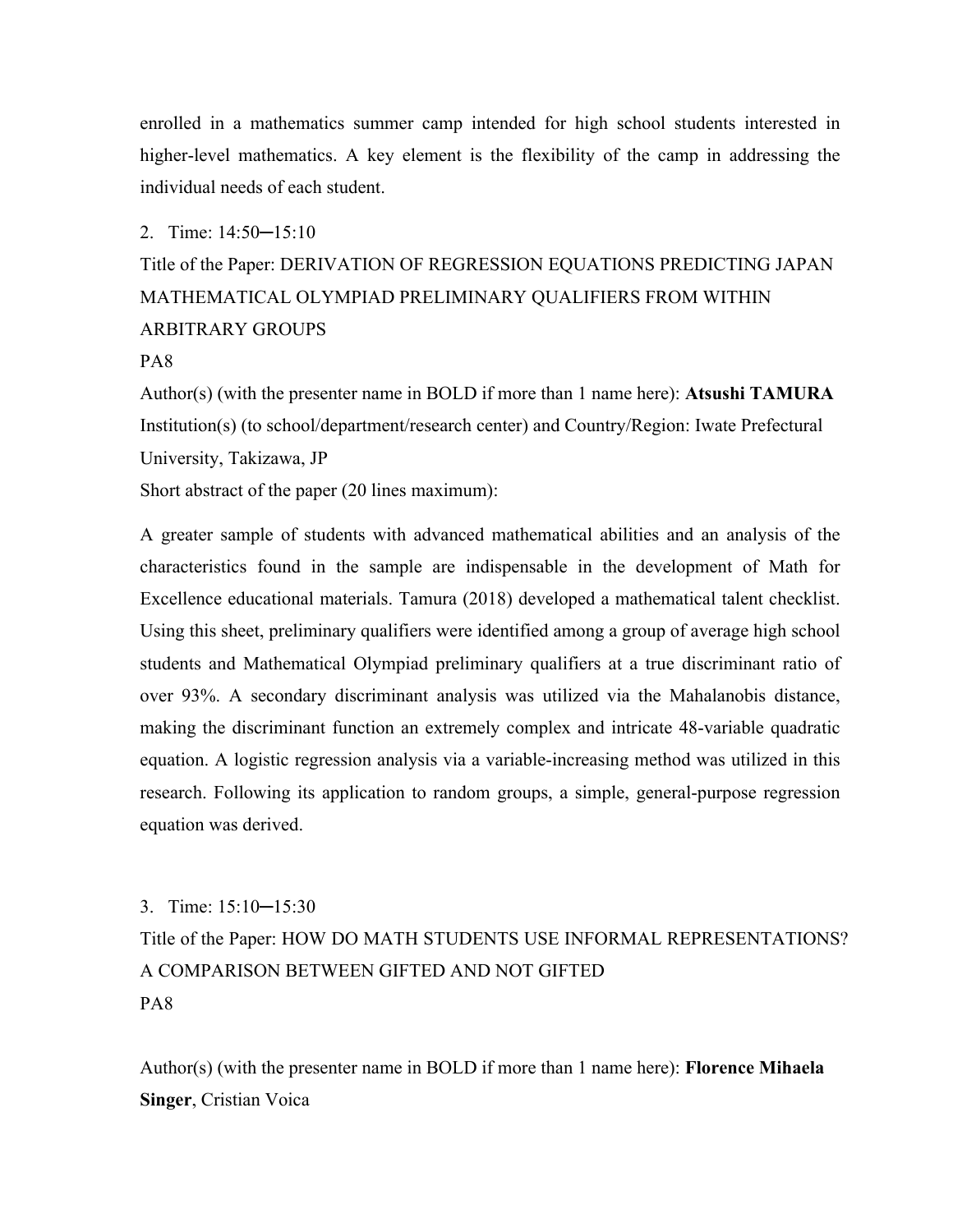Institution(s) (to school/department/research center) and Country/Region: Petroleum Gas University of Ploiesti, Romania

Short abstract of the paper (20 lines maximum):

Usually, a mental representation is a hypothetical internal cognitive construct that represents external reality as a way of explaining and describing the nature of concepts. How do students represent abstract mathematical concepts beyond reproducing definitions, theorems and proofs? To answer this question, we exposed undergraduate students to a task that required the association of a few mathematical concepts to as many as possible meaningful images that could generate mental representations in school students. The sample of this study consists of 51 students in Mathematics; among these, 5 students were considered gifted, according to their academic results and their success in mathematics competitions. The preliminary results show that high-performing students focus on mathematical properties of concepts, for which they find meaningful images. Some of the other students use verbal descriptions (which are mostly related to intuitive explanations of concepts, and not on their core properties), and identify images about this verbalization. There are also cases where we could not find clear links between the given concept and the proposed image.

4. Time: 15:30─15:40 Title of the Paper: ROLE OF PEER AND TEACHER RECOGNITION FOR STUDENTS TALENTS IN STEM PROJECTS

#### PA4

Author(s) (with the presenter name in BOLD if more than 1 name here): **Viktor Freiman,**  Jacques Kamba

Institution(s) (to school/department/research center) and Country/Region: Universite de Moncton, Moncton, CA

Short abstract of the paper (20 lines maximum):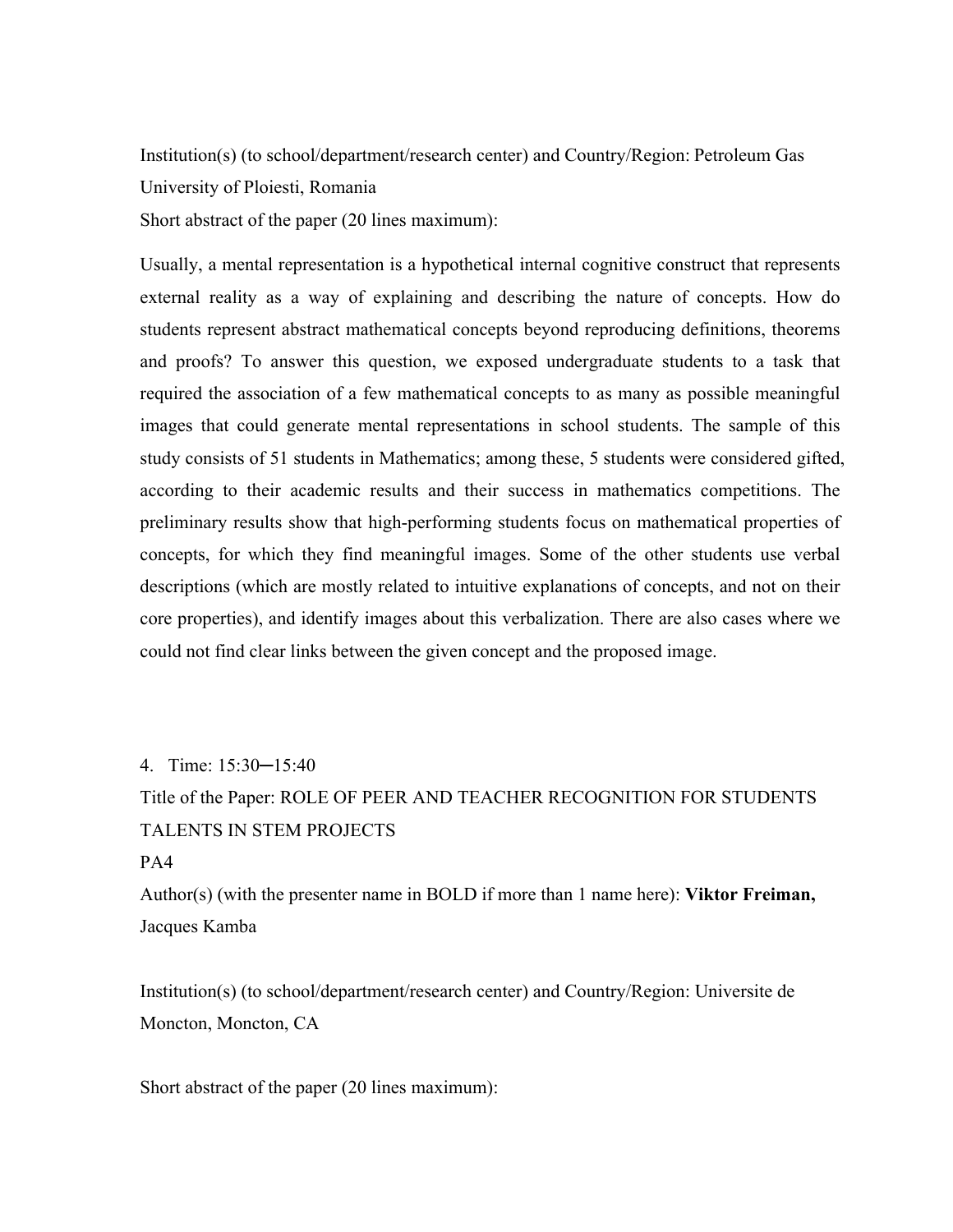Over the past decades, novel integrated STEM learning spaces have emerged in K-12 schools providing students with new interdisciplinary enrichment opportunities to express their gifts and talents. Based on the study of provincial makerspaces and maker projects we conduct since 2016, a clear trend can be identified to an increasing role of an expertise of some students which becomes recognized by the peers and is essential for the collective success of the project. In our presentation to the topic study group, we will share some evidence of this recognition.

# 5. Time: 15:40─15:50 Title of the Paper: SCHOOL STAGES OF EDUCATING THE MATHEMATICIAN-INVESTIGATOR PA4

Author(s) (with the presenter name in BOLD if more than 1 name here): **Aleksandr Vasilevich Iastrebov**

Institution(s) (to school/department/research center) and Country/Region: Yaroslavl State Pedagogical University, Yaroslavl, RU

Short abstract of the paper (20 lines maximum):

The following statements are explained in this article. 1) Shaping of skills and habits of the future mathematician can be started at the early stages of his education and upbringing, while he is still a school student. 2) Educating the mathematician-investigator at the early stages of education contributes to the implementation of general goals of school education, regardless of the students future profession. 3) Experience of the pedagogical society is sufficient for shaping the uniform, integral system of educating the mathematician-investigator at the level of school.

6. Time: 15:50─16:00 Title of the Paper: PROBLEM SOLVING AND CREATIVITY AMONG TALENTED STUDENTS FROM A MULTI-AGE PERSPECTIVE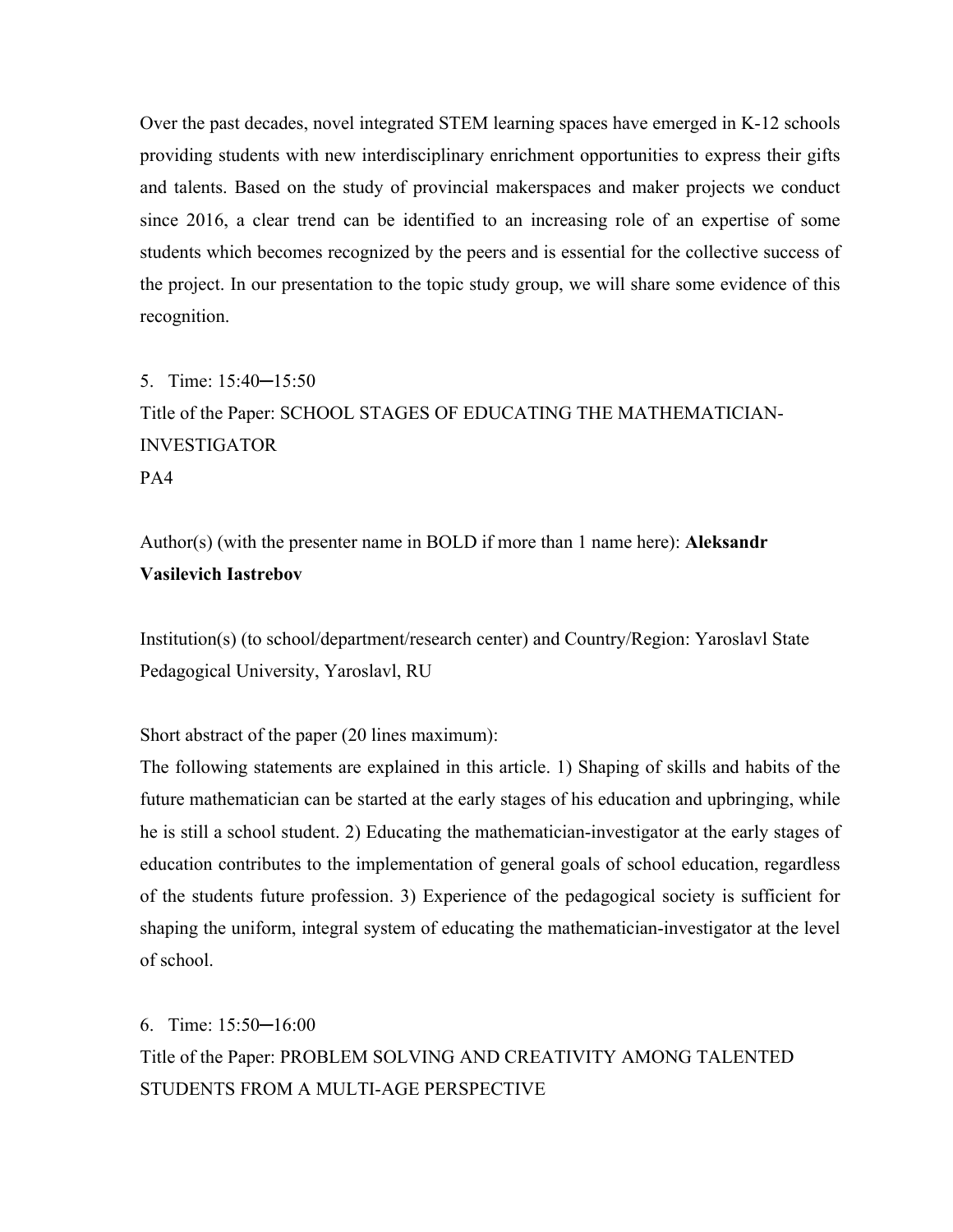Author(s) (with the presenter name in BOLD if more than 1 name here): **Odelya Uziel**, Miriam Amit

Institution(s) (to school/department/research center) and Country/Region: Ben-Gurion University of the Negev, Beer-Sheva, IL

Short abstract of the paper (20 lines maximum):

This study deals with problem solving amongst 118 talented students in grades 5-12 who take part in the prestigious mathematical enrichment program known as "Kidumatica". Our goal was to examine the students' solutions from a multi-age perspective. Data was gathered from students products and teacher observations during a series of workshops devoted to 10 nonroutine problems with multiple solution paths. Analysis of our findings reveals a troubling phenomenon: as the age of students rises, they are less prone to looking for creative and holistic solutions when solving problems, and more likely to be held hostage by their habitual use of algebra.

7. Time: 16:00─16:10 Title of the Paper: EDUCATING PROSPECTIVE TEACHERS IN THE FIELD OF MATHEMATICAL PA4

Author(s) (with the presenter name in BOLD if more than 1 name here): **Matthias Simon Brandl,** Attila Szabo, Elisabeth Mellroth, Ralf Benölken

Institution(s) (to school/department/research center) and Country/Region: University of Passau, DE

Short abstract of the paper (20 lines maximum):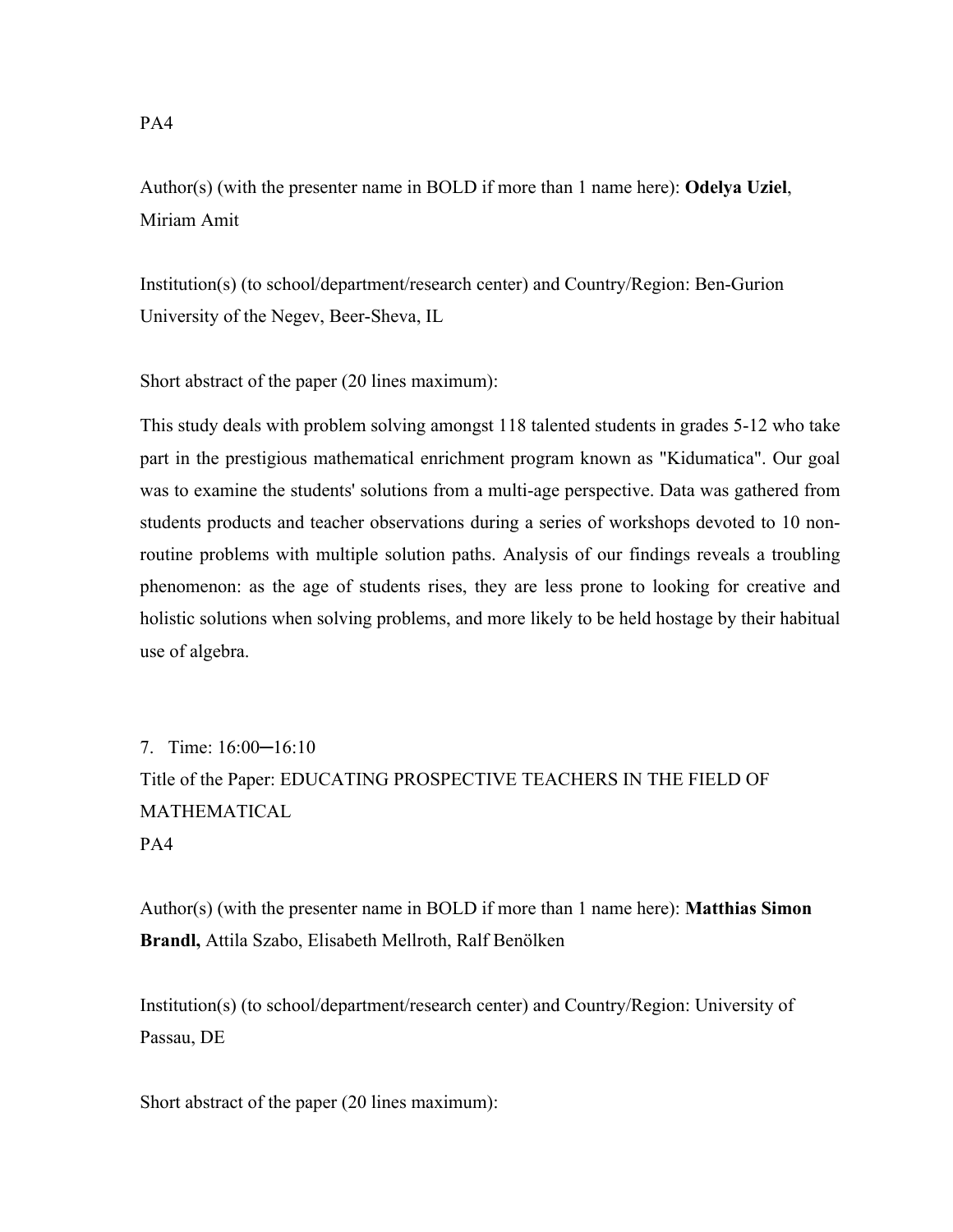This article focuses on how prospective teachers can be educated in the field of mathematical giftedness. Three independently developed concepts are compared to deduce cornerstones of appropriate seminar concepts. As one main result, it seems that a combination of theoretical and practical parts is particularly important for a sustainable education in the context of giftedness.

# 8. Time: 16:10─16:20 Title of the Paper: PEDAGOGY FOR DEVELOPING THE MATHEMATICAL TALENTS AND CREATIVITY OF GIFTED SECONDARY STUDENTS PA4 Author(s) (with the presenter name in BOLD if more than 1 name here): **Sharon Whitton**

Institution(s) (to school/department/research center) and Country/Region: Hofstra University, Northport, US

Short abstract of the paper (20 lines maximum):

This paper responds to a call for examples of effective pedagogy and activities for inspiring and developing the mathematical abilities of gifted and talented students (ICME-13). An effective pedagogy is identified and described in this paper, which is supported by extensive research. The pedagogy is illustrated as students discover mathematical relationships and patterns that emerge in their development of an award-winning project for a Math/Science Fair. This project involves factorials and factorial polynomials, ultimately resulting in the students creation of a factorial triangle, similar to Pascals Triangle, which includes numerous consistent patterns and unanticipated relationships. In their development of this project, students were guided to discover recurrence relations, develop symbolic representations, make conjectures, and create mathematical proofs. Therefore, this pedagogy fosters the development of mathematical mind-sets and mirrors how mathematics itself is created.

9. Time: 16:20─16:30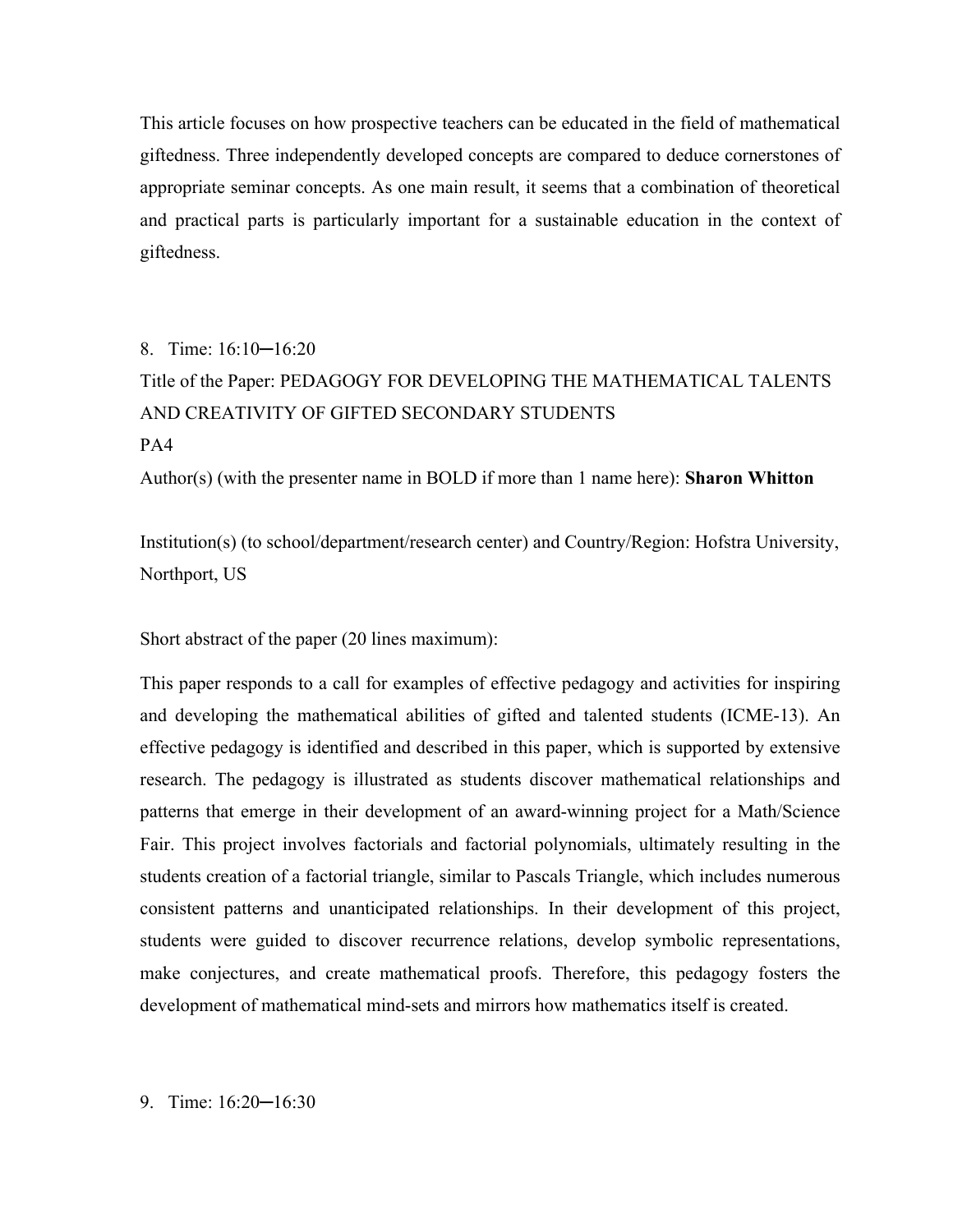# Title of the Paper: WHAT DO PROSPECTIVE TEACHERS EXPRESS AS TO MATHEMATICAL GIFTEDNESS? AN EXPLORATORY STUDY PA4

Author(s) (with the presenter name in BOLD if more than 1 name here): **Ralf Benoelken,**  Daniela Assmus

Institution(s) (to school/department/research center) and Country/Region: University of Wuppertal, DE

Short abstract of the paper (20 lines maximum):

In order to be able to support all learners individually, teachers need to know, among many other facets, how to identify and support mathematically gifted children. The paper presents a study investigating which thoughts prospective teachers express with regard to mathematical giftedness. In summary, the impressions imply that their perceptions are rather shadowy compared to the state of research on the modeling of mathematical giftedness. Finally, derivatives for the design of their education will be deduced.

## **Session 2**

1. Time: 19:30─19:50

Title of the Paper: QUESTIONS ABOUT THE IDENTIFICATION OF MATHEMATICALLYGIFTED STUDENTS

Author(s) (with the presenter name in BOLD if more than 1 name here): **Marianne Nolte**

Institution(s) (to school/department/research center) and Country/Region: Faculty of Education, Hamburg, DE

Short abstract of the paper (20 lines maximum):

This article gives an overview of questions on diagnostics and procedures of high mathematical talent. Various methods such as intelligence tests, school achievement tests and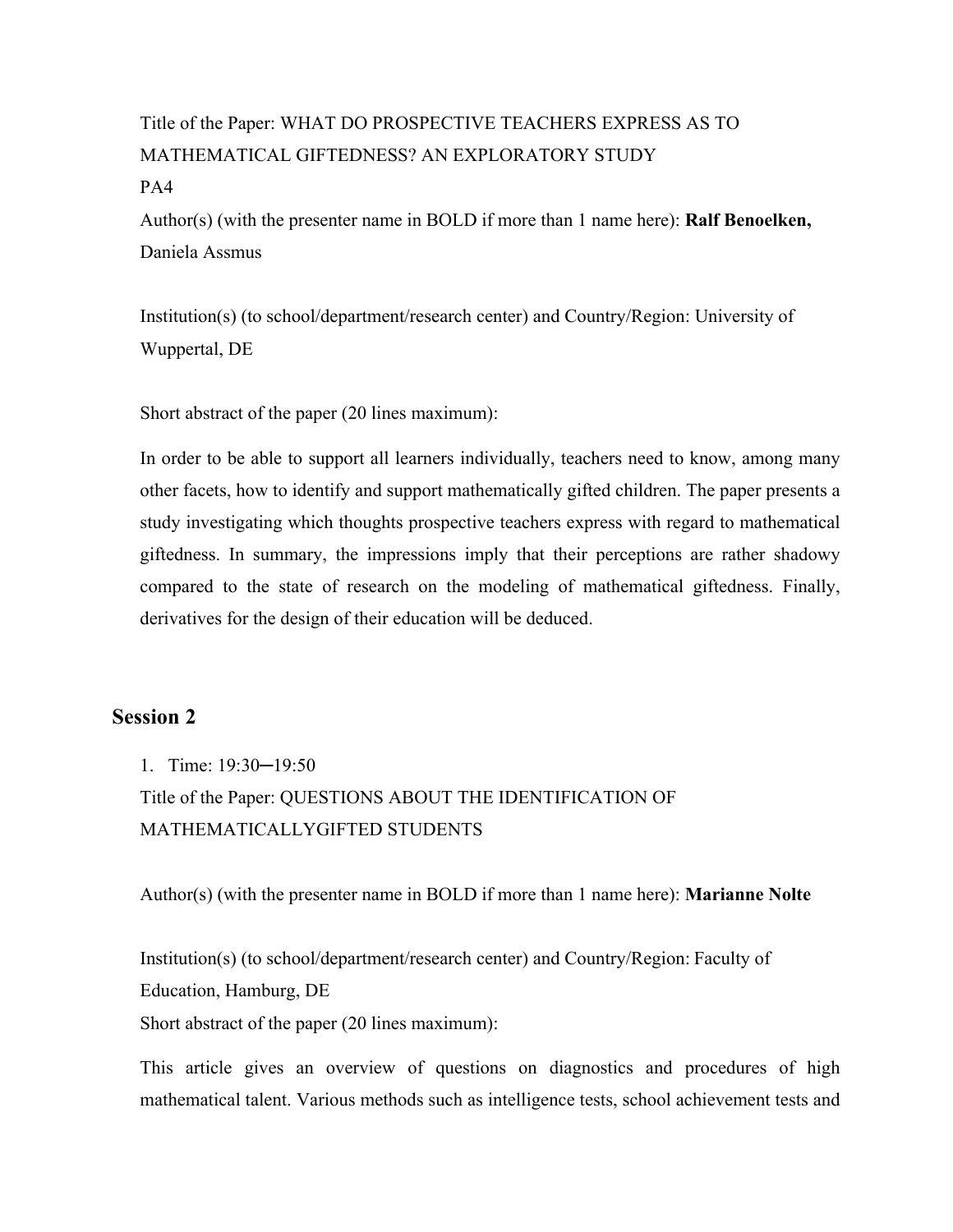checklists are presented and discussed. The conclusions favor multidimensional approaches with a focus on special mathematical tests. One example should illustrate how complex problems can be.

#### 2. Time: 19:50─20:10

Title of the Paper: CONTENIDOS TEMATICOS MATEMTICOS Y LAS HABILIDADES DIDACTICAS PARA LA ENSEANZA DE LA MATEMATICA DE LOS ESTUDIANTES DE LA CARRERA DE EDUCACION PRIMARIA DE LA UNIVERSIDAD CATOLICA SEDES SAPIENTIAE, PERU

#### PA8

Author(s) (with the presenter name in BOLD if more than 1 name here): **Patricia Edith Guillen Aparicio,** Norma Fuentes Supanta De Fukunaga

Institution(s) (to school/department/research center) and Country/Region: Universidad De San Martn De Porres, Lima, PE

Short abstract of the paper (20 lines maximum):

El presente trabajo tiene como objetivo analizar los contenidos tematicos matematicos y las habilidades didacticas de los estudiantes de la carrera de educacion primaria de la Universidad Catolica Sedes Sapientia, Lima-Peru. Para ello se realizo el estudio de las practicas pedagogicas de estudiantes del decimo ciclo de Educacion, por medio de la observacion de clase, la aplicacion de un cuestionario de contenidos matematicos y las entrevistas. La investigacion se basa en un enfoque cualitativo. Los resultados muestran que los estudiantes docentes requieren de una capacitacin en los contenidos matematicos y una ayuda pedagogica personalizada, asi como el material didactico necesario para que su ninos logren un aprendizaje significativo y desarrollen su potencial matematico aplicado a la vida diaria, y a la sociedad en la que viven.

3. Time: 20.10─20:20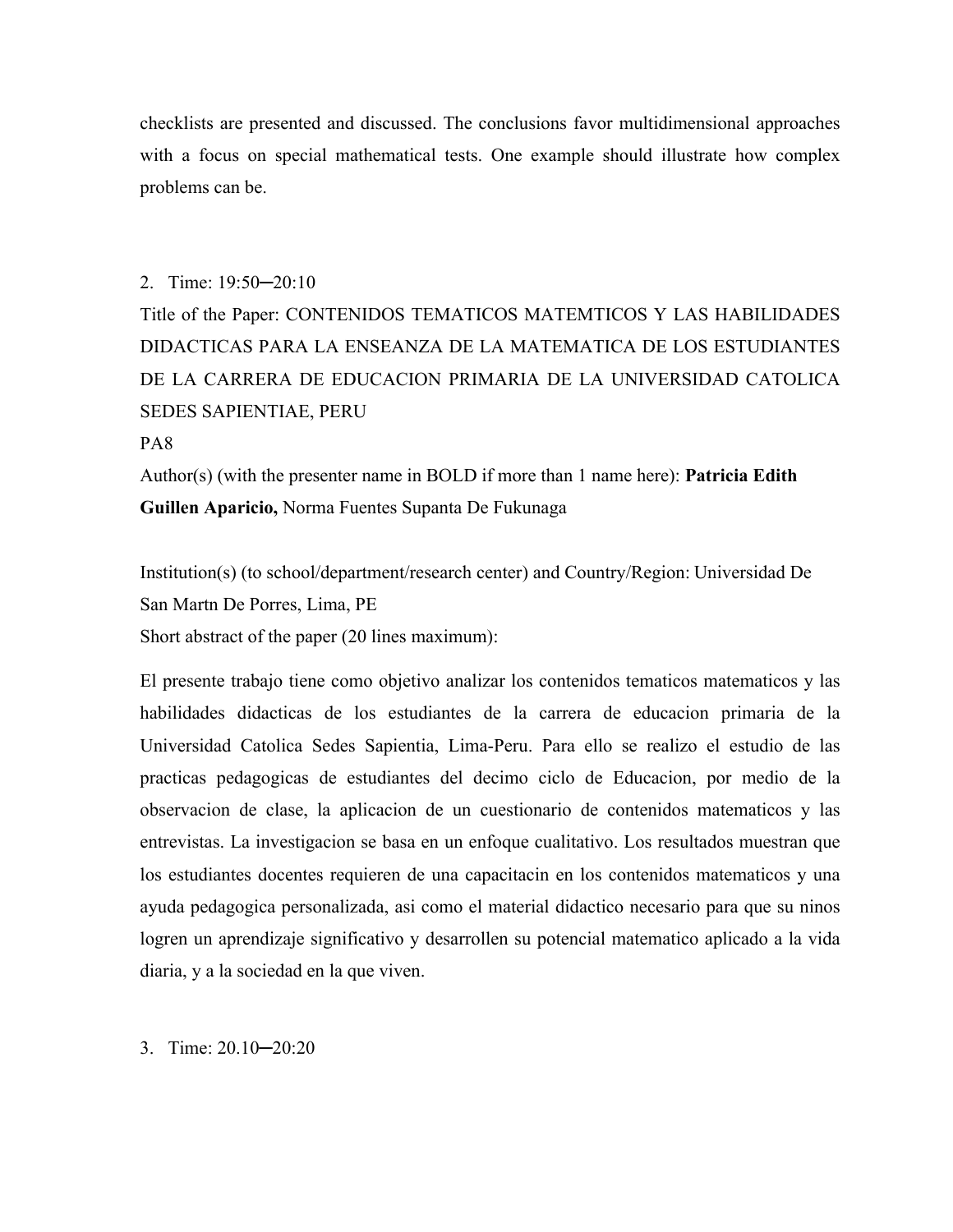## Title of the Paper: EGALITARIANISM IN INCLUSIVITY: THWARTING THE INTELLECTUAL GROWTH OF MATHEMATICALLY GIFTED STUDENTS IN SOUTH AFRICAN SCHOOLS

PA4

Author(s) (with the presenter name in BOLD if more than 1 name here): **Michael Kainose Mhlolo**

Institution(s) (to school/department/research center) and Country/Region: Central University of Technology, Bloemfontein, ZA

Short abstract of the paper (20 lines maximum):

Prior to gaining democracy, South Africa is among a few if not the only African country in which significant developments in gifted education were evident. However, since 1994 the focus moved from separate and specialized education for gifted learners to inclusive education with all learners being educated in regular classrooms. Although inclusive education policy initiatives in theory aimed at ensuring quality education for all, current empirical evidence shows that in many African countries including South Africa, excellence and egalitarianism have become out of balance as gifted students from previously disadvantaged communities do not reach their full potential in regular classrooms. Researchers have warned of the negative effects that an egalitarian and equalizing approach to education had in the field of gifted education suggesting a need to reconcpualise inclusive education. This article taps into recent theorizing on the economics of gifted education and how different student abilities impact the economy differently

4. Time: 20:20─20:30

Title of the Paper: LEARNING OPPORTUNITIES FOR MATHEMATICALLY GIFTED PUPILS IN INCLUSIVE SETTINGS

PA4

Author(s) (with the presenter name in BOLD if more than 1 name here): **Mirjam Harkestad Olsen,** Anita Movik Simensen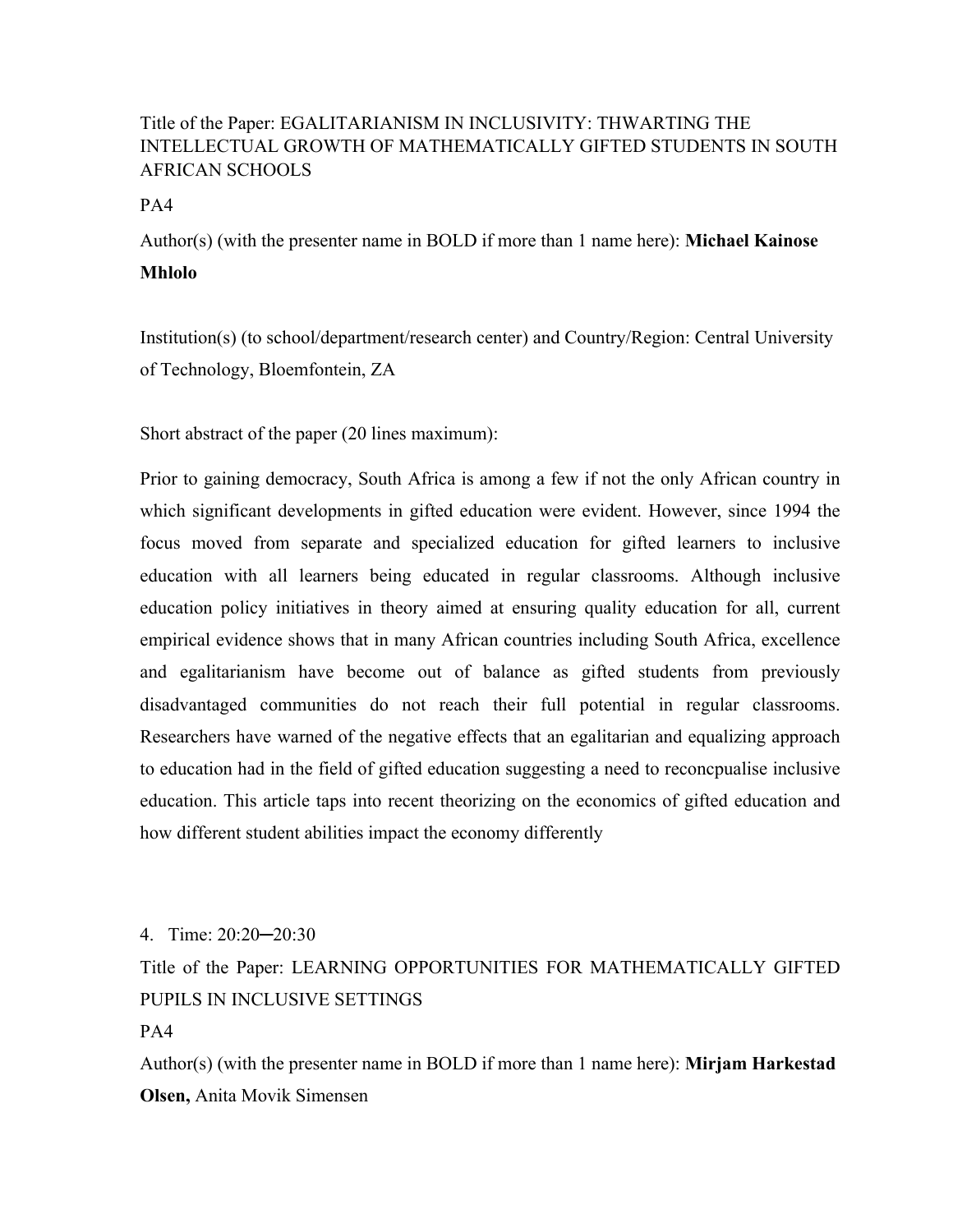Institution(s) (to school/department/research center) and Country/Region: UiT The arctic university of Norway, Alta, NO

Short abstract of the paper (20 lines maximum):

This paper reports from a study on mathematically gifted pupils learning opportunities in an inclusive education system. The pupils in our study were receiving instruction in inclusive classrooms most of the school year, but in addition, they received instruction at a talent centre four times (two days each time). When we interviewed the pupils, they stated that they did not get adequate learning opportunities when working in heterogeneous small groups in their regular classroom. To better understand gifted pupils mathematical learning opportunities, we video-recorded their work in both the regular class and talent centre settings. Data were analysed from a multimodal perspective, focusing on both the pupils mathematical ideas and the frequency of their participation. In this paper, we report preliminary findings from the case of Anna (one of the gifted pupils in our study).

#### 5. Time: 20:30─20:40

Title of the Paper: THOUGHTS ON THE ELITE MATHEMATICS EDUCATION OF MIDDLE SCHOOL IN CHINA

### PA4

Author(s) (with the presenter name in BOLD if more than 1 name here): **Xue Suyue** 

Institution(s) (to school/department/research center) and Country/Region: Soochow University, Suzhou, CN

Short abstract of the paper (20 lines maximum):

With the loss of our mathematical Olympics, many people have begun to re-examine the elite education and measure its importance to current education. But for elite education, we are still in the initial stage. This article is to provide some suggestions for elite education, which can improve our quality of talent training.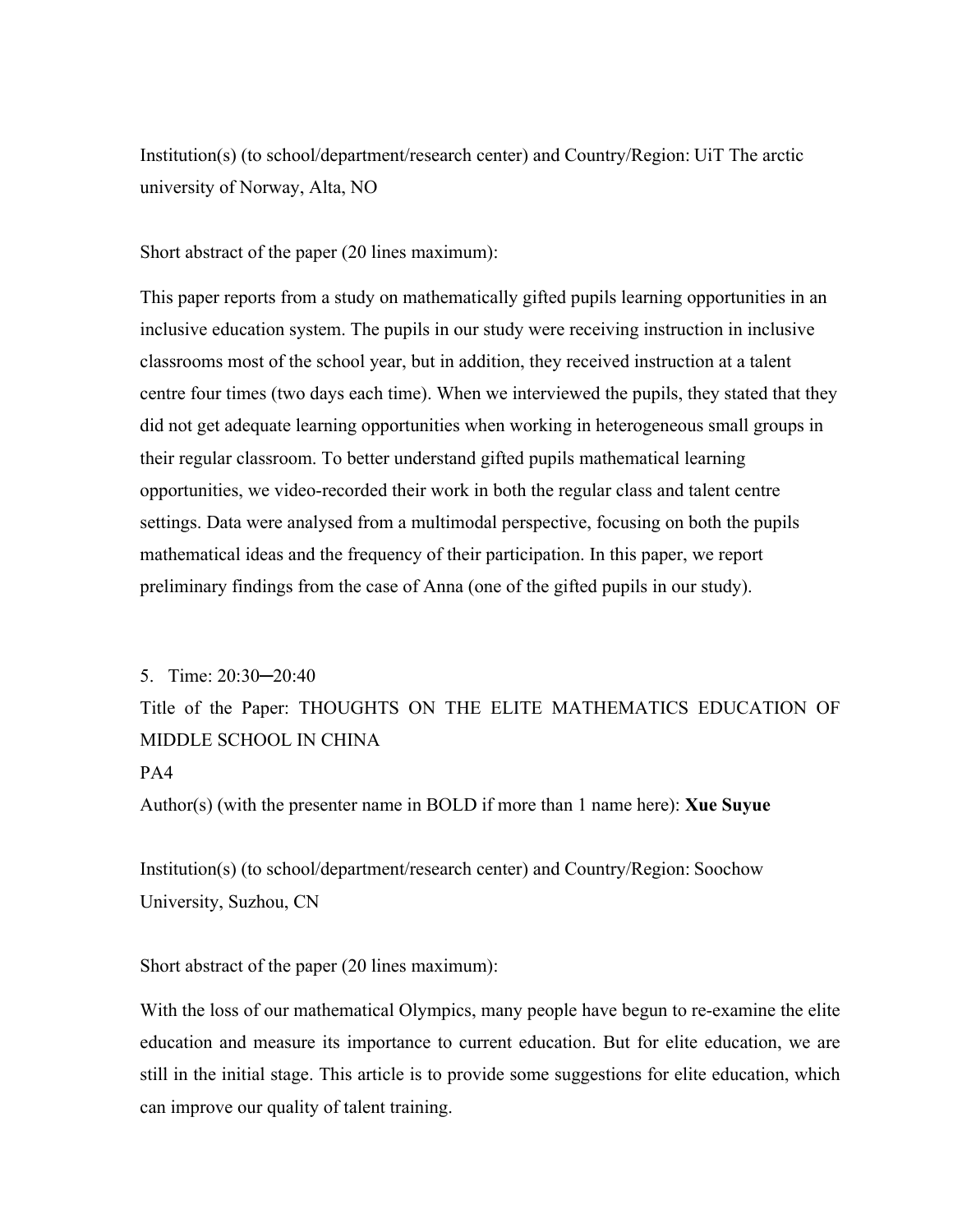6. Time: 20:40─21:00

#### **Discussion**

## **Session 3**

1. Time: 21:30─21:40

## Title of the Paper: ACTIVITIES FOR THE MATHEMATICALLY GIFTED AND THEIR EVALUATION IN SLOVENIA

PA4

Author(s) (with the presenter name in BOLD if more than 1 name here): **Bostjan Kuzman,**  Mojca Juriševič, Urška Žerak Institution(s) (to school/department/research center) and Country/Region: University of Ljubljana, Ljubljana, SI

Short abstract of the paper (20 lines maximum):

Diverse and substantially rich examples of working with mathematically gifted pupils and students exist in Slovenia. We present a few outstanding activities such as mathcamps, research projects, competitions, and approaches of different parties involved (school teachers, educational institutions, expert groups, learned societies). Often, the success of these activities depends largely on the enthusiasm and competences of involved individuals. Within the PROGA project (2017-2020), we are evaluating these activities and establishing a support system for high school students with special talents in mathematics or some other fields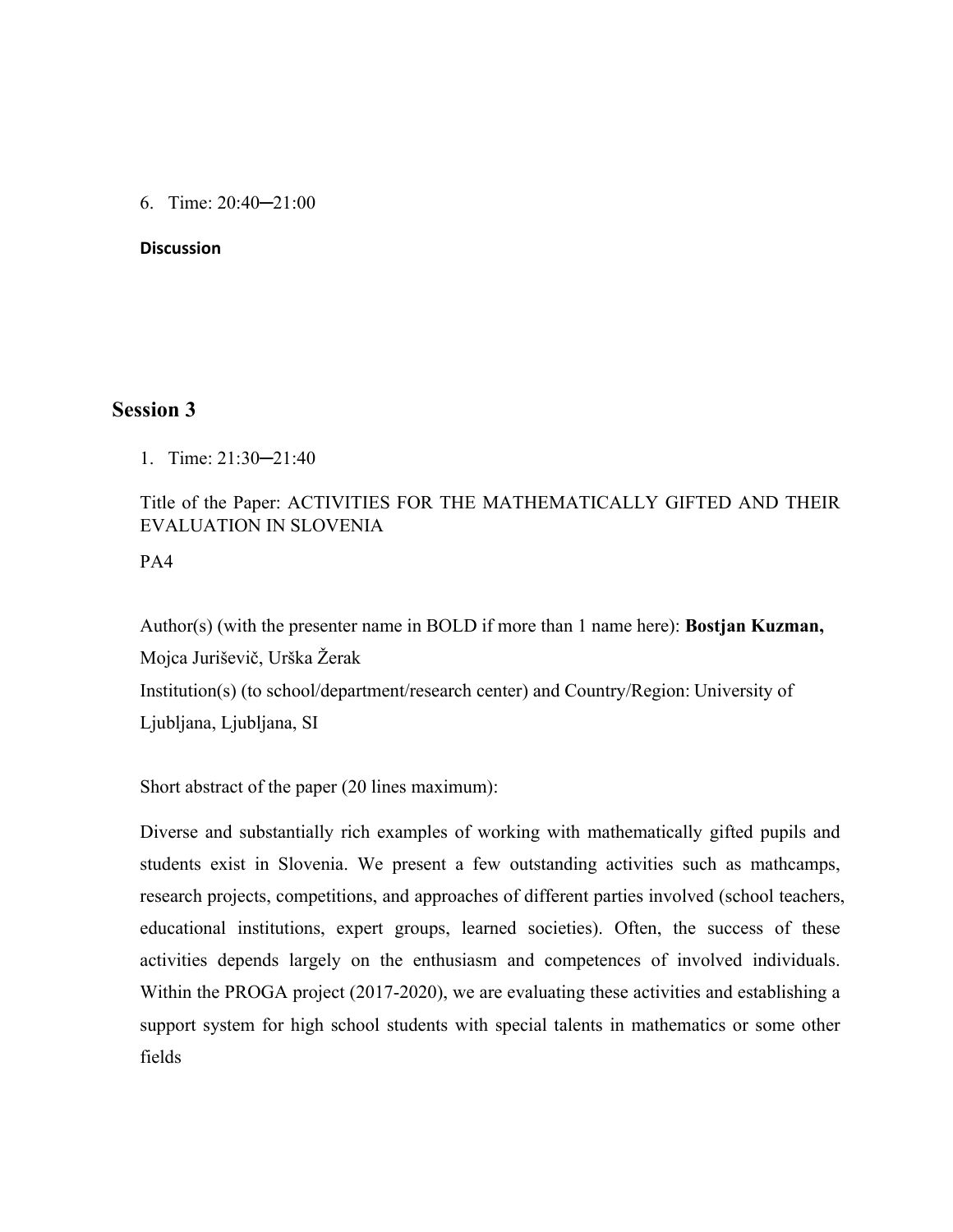### 2. Time: 21:40─21:50

## Title of the Paper: USING INTERDISCIPLINARY PROBLEM POSING TO PROMOTE GIFTED STUDENTS IN THE REGULAR CLASSROOM

### PA4

Author(s) (with the presenter name in BOLD if more than 1 name here): **Sara** 

**Hinterplattner,** Zsolt Lavicza, Marca Wolfensberger

Institution(s) (to school/department/research center) and Country/Region: JKU Linz, Linz,

### AT

Short abstract of the paper (20 lines maximum):

Meeting the needs of all the students in an inclusive classroom is a challenging task. Gifted students often need more tasks and activities than teachers in regular classes can or are willing to offer. In such situations, it can happen that gifted students spent substantial time waiting in classrooms. If this waiting causes boredom, it could lead to various behaviors driven by unsatisfaction. To prevent boredom and misbehavior, an experiment with 10 gifted secondary school students was carried out. They were taken out from one mathematics class per week for 9 weeks and challenged with an interdisciplinary problem based on STEAM ideas. To solve this problem a combination of problem posing abilities, gathering knowledge from various fields, and their applying interdisciplinary ideas were necessary. After this experiment, students were asked about their experiences concerning the project itself, and its impact on their regular classes. Results show that the project was described as quite challenging and motivating. Also, its impacts on their regular classes were described as highly positive. Students reported that they used the time, they were usually waiting with solving the problems

## 3. Time: 21:50─22:00

## Title of the Paper: MATHEMATICALLY GIFTED STUDENTS: CHALLENGES AND OPPORTUNITIES IN THE PRIMARY YEARS

PA4

Author(s) (with the presenter name in BOLD if more than 1 name here): **Ban Har Yeap**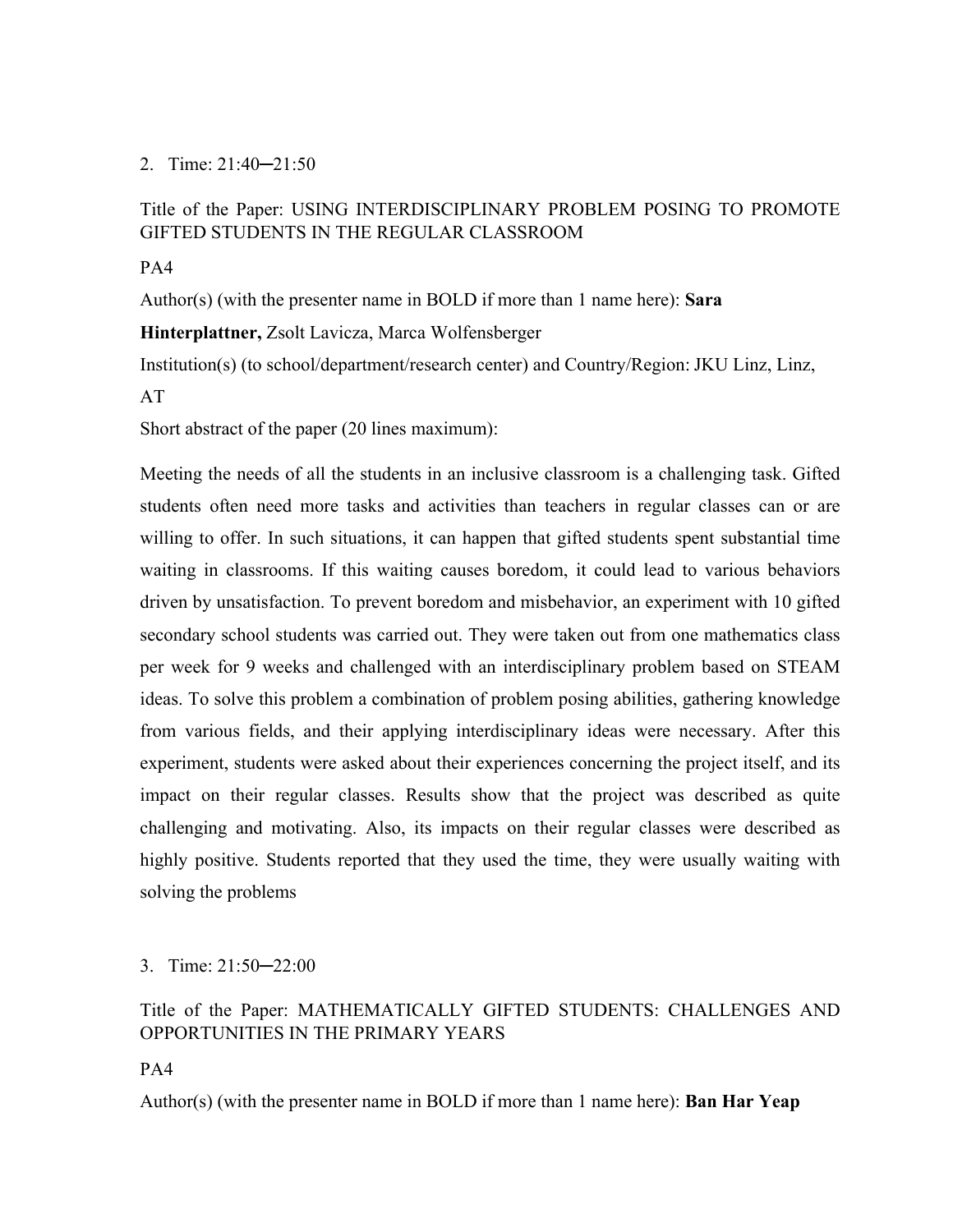Institution(s) (to school/department/research center) and Country/Region: Pathlight School, Singapore, SG

Short abstract of the paper (20 lines maximum):

This paper is based on an empirical study on how schools in different parts of the world handle the education of mathematically gifted students in the primary levels. One part of the study focuses on the challenges that schools face in catering to students who are mathematically gifted. Another part of the study focuses on the opportunities, both potential and actual, that result from schools endeavors in catering to these students. The findings of this study have implications on policy and practice in the education of mathematically gifted students in mainstream schools.

4. Time: 22:00─22:10

## Title of the Paper: DISCOVERING AND EDUCATING THE GIFTED STUDENTS WITH EXCELLENT PROBLEMS

PA4

Author(s) (with the presenter name in BOLD if more than 1 name here): **Chan Xiangrui** Institution(s) (to school/department/research center) and Country/Region: Northeast Yucai School, Shenyang, CN

Short abstract of the paper (20 lines maximum):

There are two kinds of students with good mathematics score. Someone gets the score with a lot of imitation and training from an early age, and the others get the score with their talents. For this kind of students, it is crucial to discover and provide them with personalized education. The problem is the heart of mathematics. Problem solving is the core content of mathematics teaching. Excellent problems can not only show the students ability and potential, but also be used as training for the gifted students to improve their ability. The gifted students need to solve a number of problems by themselves to understand some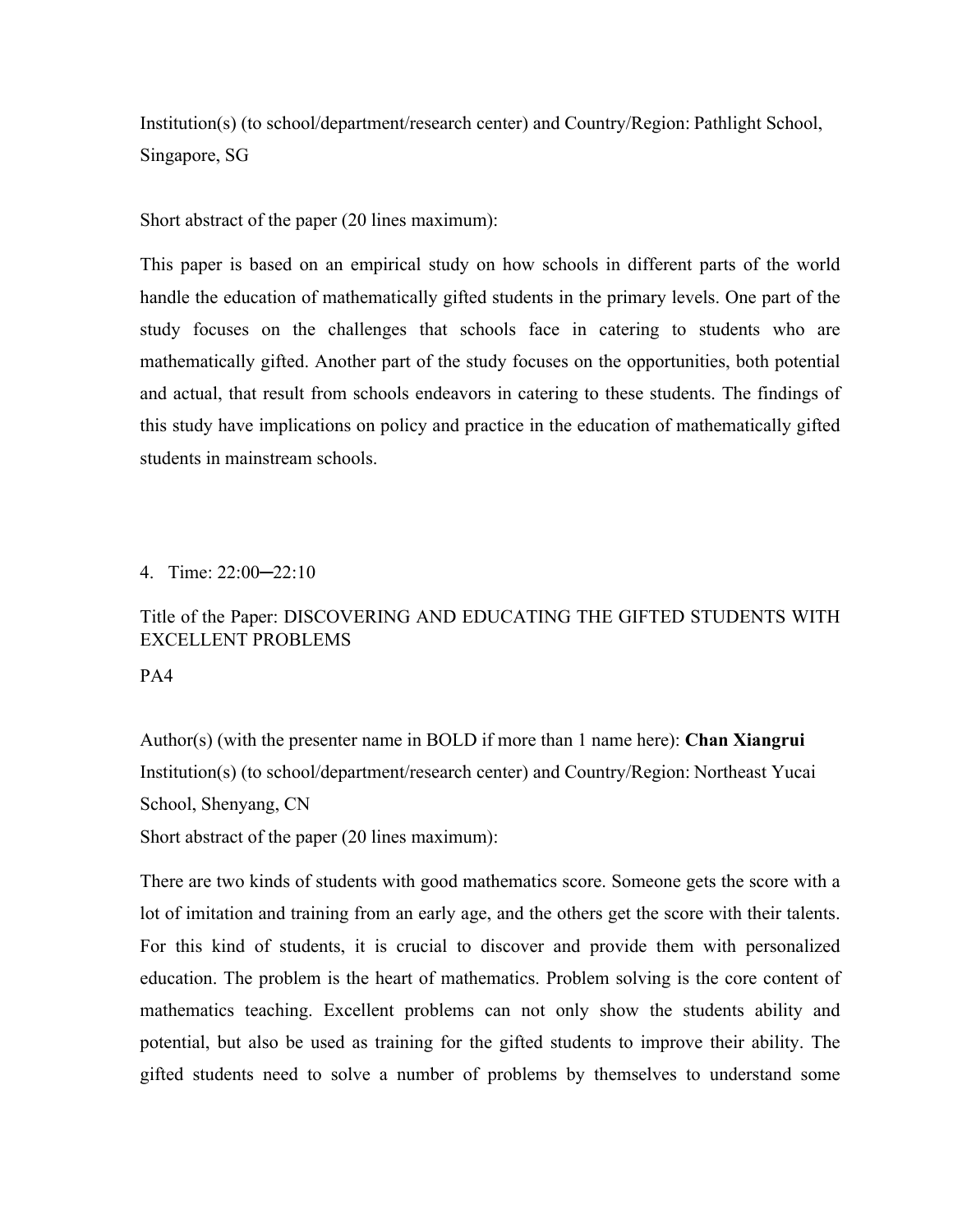wonderful ideas and how to create better methods. It is important to create and ask the appropriate problems.

5. Time: 22:10─22:15

Title of the Paper: MATHEMATICAL CULTURE AND TEACHING OF EQUATION

Author(s) (with the presenter name in BOLD if more than 1 name here): **Yanchun Liu** PO

Institution(s) (to school/department/research center) and Country/Region: Dezhou No.2 Experimental Primary School, CN

Short abstract of the paper (20 lines maximum):

Mathematical culture is the treasure of human culture, and its contents, ideas, methods and language are important components of modern civilization. Nowadays, more and more people attach importance to mathematical culture. Therefore, teachers in the new era should think deeply about how to integrate mathematics culture into mathematics class and teaching practice, so that students can be influenced by mathematics culture in the process of learning. This paper will discuss about the practical experience of introducing mathematical culture into equation teaching for students in different grades, and explores how to maximize the charm of mathematical culture in equation teaching, so as to stimulate students' interest in learning, improve their learning efficiency and make more students fall in love with mathematics and mathematical culture

6. Time: 22:15─22:20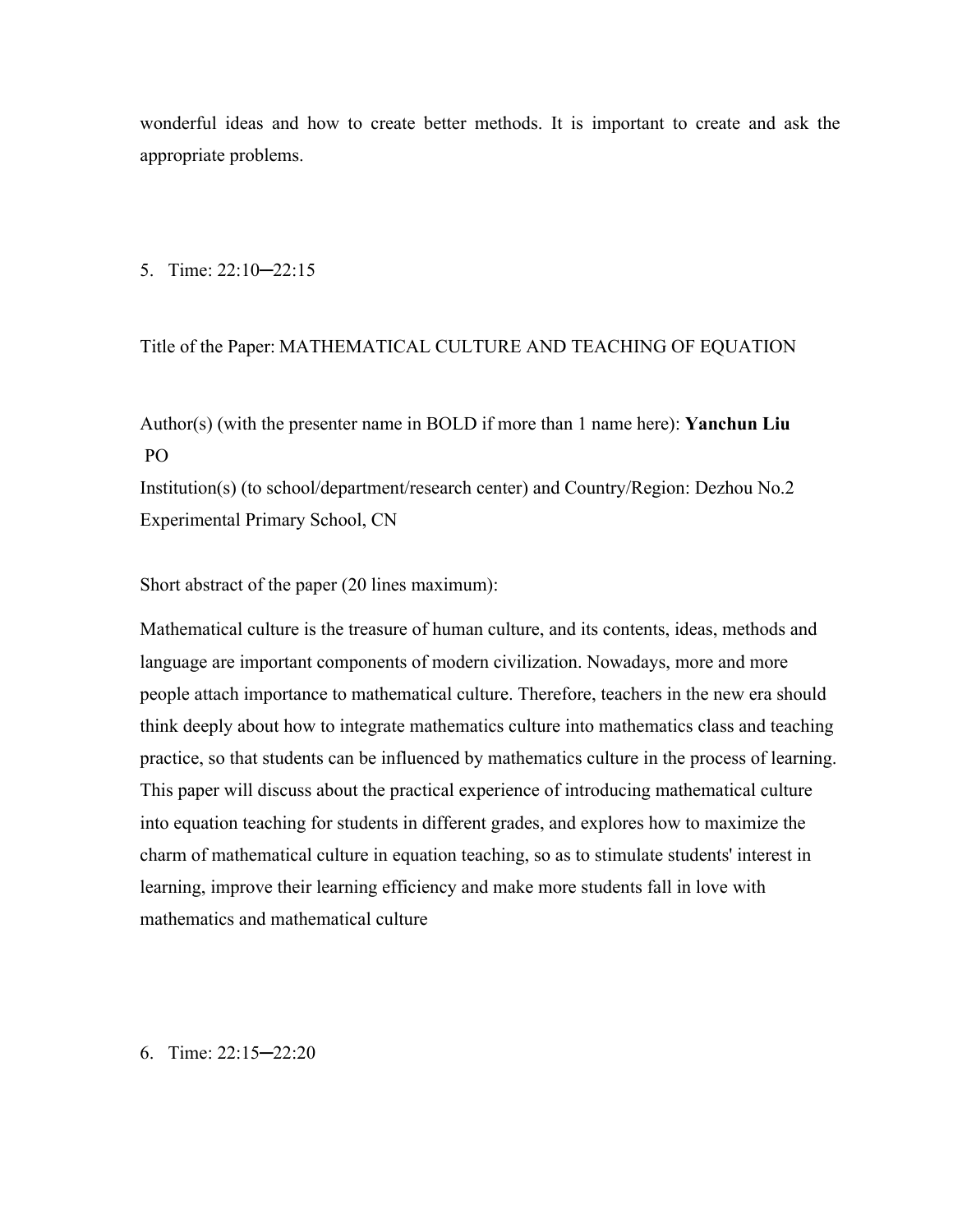## Title of the Paper: STUDY OF CONSTRUCTION BY QUADRATIC CURVE ADDITION METHOD

PO

Author(s) (with the presenter name in BOLD if more than 1 name here): **Hideyo Makishita**

Institution(s) (to school/department/research center) and Country/Region: Shibaura Institute of Technology, Tokyo, JP

Short abstract of the paper (20 lines maximum):

Wasan is traditional Japanese mathematics and the pre-modern Japanese higher mathematics in the Edo period according to Wasan books. The people learned mathematics for fun in order to solve quizzes, puzzles, and other entertainment problems, as well as mathematics for monetary exchange, land surveying and other everyday work activities. The author has been trying to use Wasan contents in modern mathematics education, especially not only in mathematics classes but also task-based learning and application of mathematics. In this session, the author will explain how to draw figures of Wasan from the viewpoint of mathematical utilization.

7. Time: 22:20─22:25

## Title of the Paper: INTUITIVE SENSE CONSTRUCTIONS OF CHILDREN WITH MATHEMATICAL GIFTEDNESS

Author(s) (with the presenter name in BOLD if more than 1 name here): **Alena Witte,**  Franziska Strübbe

Institution(s) (to school/department/research center) and Country/Region: WWU Muenster, DE

Short abstract of the paper (20 lines maximum):

Mathematically gifted children show a strong fascination for mathematical questions at an early age. They develop intuitive conceptual constructions with regard to various mathematical relationships. As part of a study, intuitive childlike constructions on the topic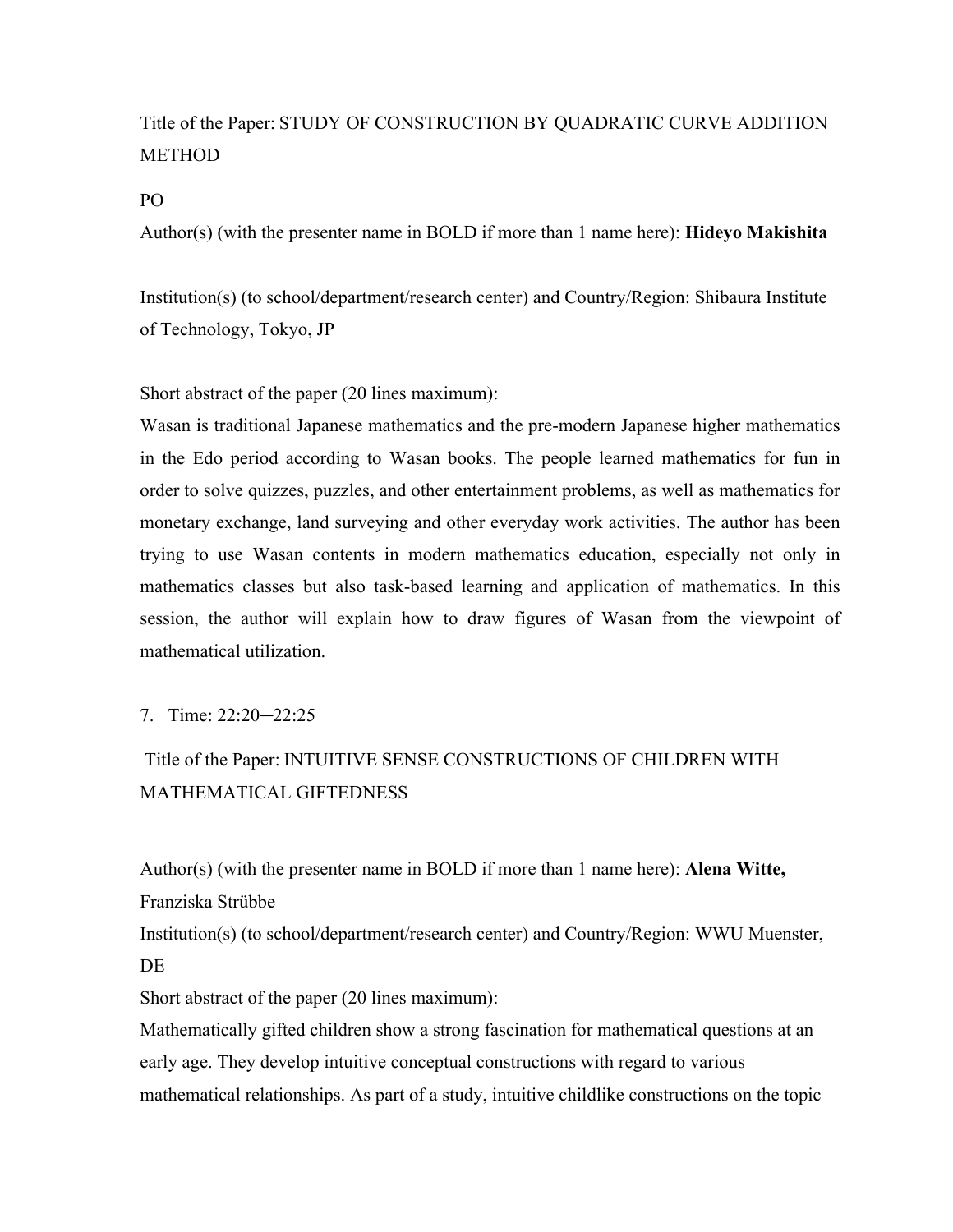of infinity were examined. Results of the investigations as well as practical realization possibilities are presented.

8. Time: 22:25─22:30

# Title of the Paper: LEMAS' - A JOINT INITIATIVE OF GERMANYS FEDERAL GOVERNMENT AND GERMANYS FEDERAL STATES TO FOSTER HIGH-ACHIEVING AND POTENTIALLY GIFTED PUPILS

#### PO

Author(s) (with the presenter name in BOLD if more than 1 name here): **Lea Martina Schreiber,** Philipp Guillaume Girard, Yannick Ohmann, Julia Kaiser, Wiebke Auhagen, Prof. Dr. Friedhelm Käpnick

Institution(s) (to school/department/research center) and Country/Region: WWU Muenster, Dusseldorf, DE

Short abstract of the paper (20 lines maximum):

Compared to other countries, the proportion of high-achieving pupils in international comparative studies in Germany is relatively low. Therefore, Germanys federal government and Germanys federal states have launched an initiative in which an interdisciplinary network of scientists from 16 universities, together with 300 schools develops guiding principles and adaptive concepts to support gifted and talented pupils. The poster gives an insight into the aims, scientific work and two subprojects on mathematics run by the initiative.

9. Time: 22:30─22:35

## Title of the Paper: UNIVERSITY STUDENTS SELF-EVALUATION: DIGITAL SOLUTIONS FOR IDENTIFYING HIGHLY MOTIVATED STUDENTS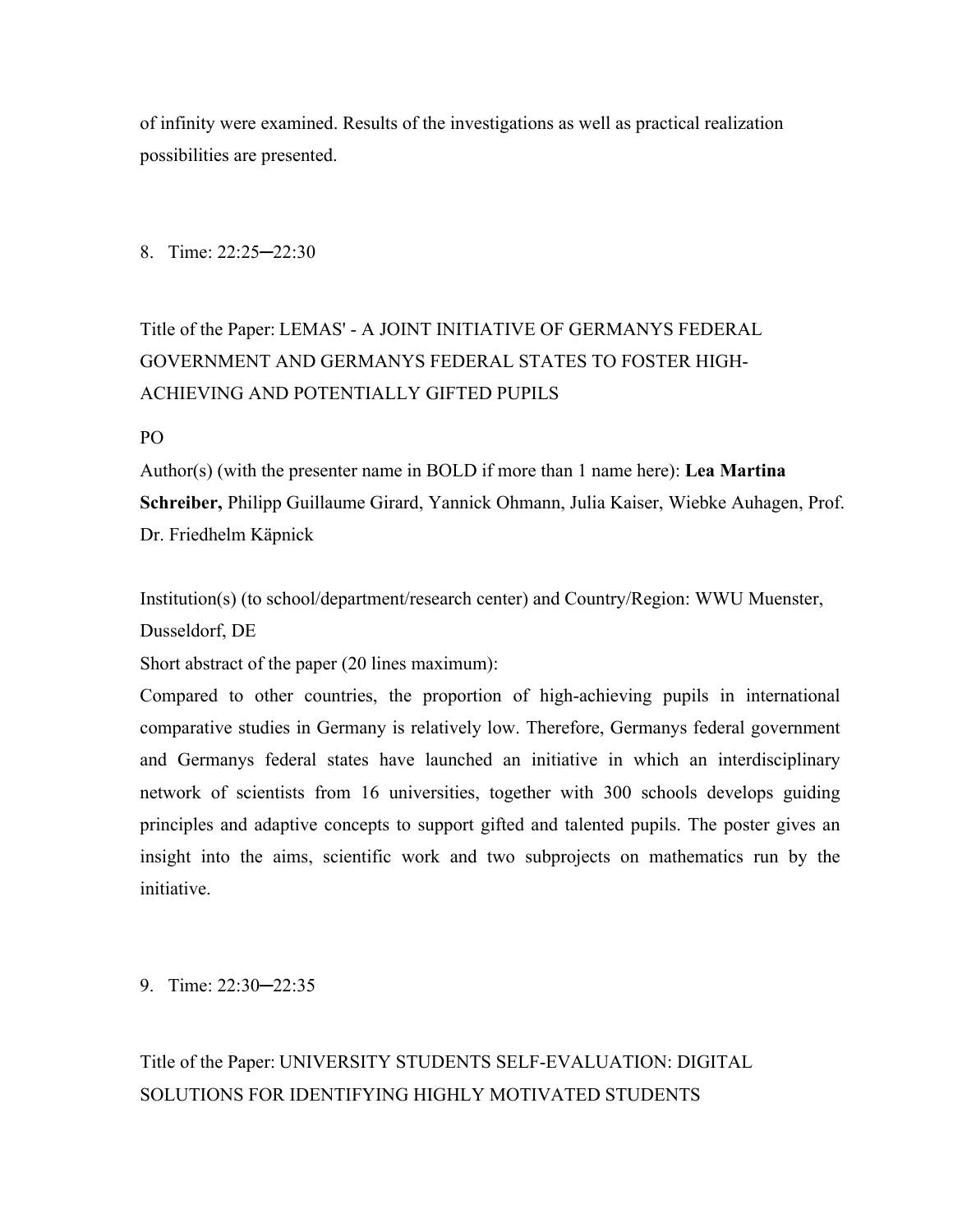#### PO

Author(s) (with the presenter name in BOLD if more than 1 name here): **Mirela Vinerean Bernhoff,** Yvonne Liljekvist, Elisabet Mellroth

Institution(s) (to school/department/research center) and Country/Region: Karlstad University, Karlstad, SE

Short abstract of the paper (20 lines maximum):

This poster shares preliminary results from a study with the aim of improving mathematics education for engineering students as well as identifying highly motivated students. The experiences are included in a pre-research step with a focus on how to use Learning Management System (LMS) to fulfil the aim. The students are asked to use LMS to selfevaluate their work on recommended tasks, which then provides the lecturer with statistics. The statistics provide useful information, such as the possibility of identifying highly motivated students when they evaluate the recommended and performed tasks as easy.

10. Time: 22:35─22:40

## Title of the Paper: XPERIMENTAL STUDY ON INTELLECTUAL DEVELOPMENT IN ELEMENTARY SCHOOL STUDENTS

#### PO

Author(s) (with the presenter name in BOLD if more than 1 name here): **Yuwen Li**

Institution(s) (to school/department/research center) and Country/Region: Karlstad University, Karlstad, SE

Short abstract of the paper (20 lines maximum):

Intellectual development is very important for elementary school students. We conducted mathematics training for students volunteering participated from first grade to fifth grade at Changhe Elementary School in Dezhou, China, and compared their mathematics